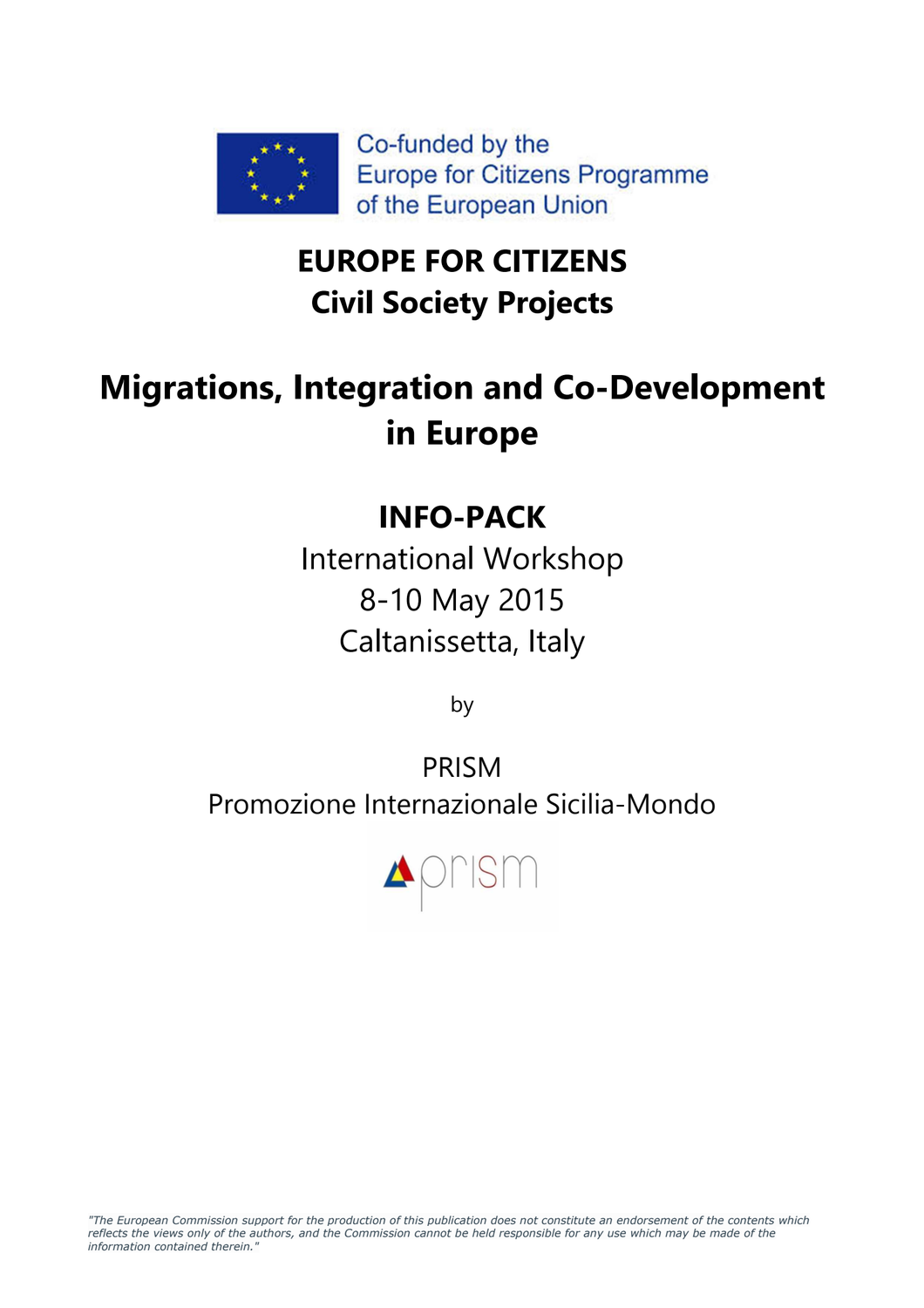## **EUROPE FOR CITIZENS**

The programme "Europe for Citizens", which applies for the whole duration of the Programme 2014 - 2020, intends:

- To contribute to citizens' understanding of the EU, its history and diversity.
- To foster European citizenship and to improve conditions for civic and democratic participation at EU level.
- To raise awareness of remembrance, common history and values.
- To encourage democratic participation of citizens at EU level, by developing citizens' understanding of the EU policy making-process and, by promoting opportunities for societal and intercultural engagement and volunteering at EU level.

#### More information on:

http://eacea.ec.europa.eu/europe-for-citizens\_en



Co-funded by the Europe for Citizens Programme of the European Union

## **PROJECT TITLE MIGRATIONS, INTEGRATION AND CO-DEVELOPMENT IN EUROPE**

#### **EU PROGRAMME**

EUROPE FOR CITIZENS - Action: 2.3 – Civil society projects

**PROJECT DATES** 01/12/2014- 02/02/2016

#### **TARGET GROUPS**

Representatives, project managers, educators and volunteers from non-profit and civil society organisations, public local/regional authorities, educational, cultural or research institutions, town-twinning committees and networks that are active in the migration and asylum field.

#### **GENERAL OBJECTIVE**

The project is co-funded by the Europe for Citizens programme of the European Union - Action: 2.3 – Civil society projects – and it encourages an intercultural dialogue between civil society organizations and citizens from different EU countries and living communities to express their views about EU policies related to migration and asylum and more broadly, about the key priorities and strategic actions needed to face common and current challenges. Through a bottom up approach the project involves civil society organizations, NGOs, migrants' communities, public local/regional authorities, educational institutions in order to share experiences and practices, and analyze the phenomenon of migration from different regional and local perspectives.

#### **SPECIFIC AIMS**

- To foster a lively and cross-border debate about EU policy related to migration, asylum and international protection among civil society organizations and citizens in Europe.

- To contribute to the kick-start of a common EU migration and asylum policy.

- To increase further cooperation, democratic engagement and civic participation between civil society organizations and citizens that are active in the migrations, asylum and inclusion field from different countries and living communities in Europe.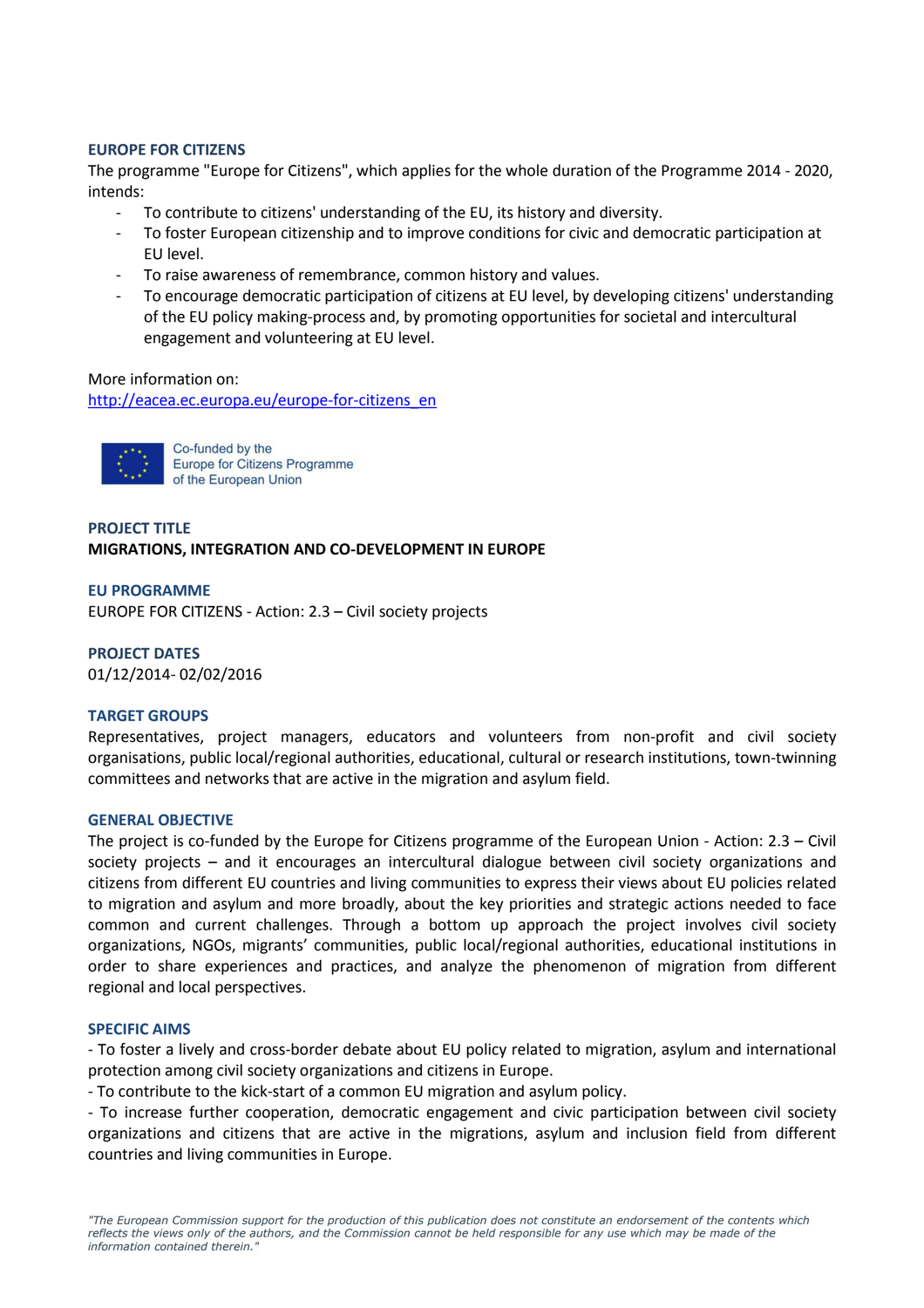#### **MAIN ACTIVITIES**

- An initial international workshop on "Migration, integration and co-development in Europe", Venue: Caltanissetta, Italy. Dates: 8-10 May 2015

- An online survey will be launched in order to gather individual opinions on a common migration and asylum policy from a large number of citizens in all participating countries. The results will provide the basis for the development of recommendations for a European Citizen's Initiative on a common EU policy on Migration and Asylum.

- A final international seminar "A common European migration policy". Venue: Caltanissetta, Italy. Dates: 3- 4 October 2015

- As final output of the project, partner organizations and participants will work on recommendations for a European citizens' initiative demanding a new European migration policy.

- Dissemination and exploitation activities will take place at both local and EU level.

## **THE PARTNERSHIP**

- Italy, Caltanissetta, PRISM-Promozione Interanzionale Sicilia-Mondo (Project coordinator)
- Italy, Caltanissetta, Migranti Solidali
- Cyprus, Lefkosia, Centre for advancement of research and development in education
- Belgium, Liege, INFOREF Initiatives pour une Formation Efficace
- Estonia, Tartu, Seiklejate Vennaskond
- France, Paris, Forum Europe
- Germany, Berlin, Aufbruch Neukölln
- Greece, INTER ALIA
- Lithuania, Siauliai Municipality Care Home (LT)
- Latvia, Riga, HUMANA People to people in Latvia
- Former Yugoslav Republic of Macedonia, Kumanovo, Roma Youth Centre
- Portugal, Lisboa, Centro em Rede de Investigaçãoem Antropologia
- Romania, Cluj Napoca, Centrul pentru Studiul Comparat al Migratiei
- Slovakia, Stropkov, A.D.E.L. Association for Development, Education and Labour
- Hungary, Tudás Alapítvány
- Bulgaria, Varna, Assotiation of European projects in Bulgaria

#### **THE INTERNATATIONAL WORKSHOP: "MIGRATION, INTEGRATION & CO-DEVELOPMENT IN EUROPE"**

|                             | Date: 08/05/2015 - 10/05/2015 |  |
|-----------------------------|-------------------------------|--|
| Venue: Caltanissetta, Italy | Arrival: 07/05/2015           |  |
|                             | Departure: 11/05/2015         |  |
|                             |                               |  |

**Hosting organization:** PRISM - Promozione Internazionale Sicilia-Mondo

#### **Participants profile:**

- Representatives, project managers, educators and volunteers from non-profit and civil society organisations, public local/regional authorities, educational, cultural or research institutions, town-twinning committees and networks that are active in the migration and asylum field. - No age limits

#### **HOW TO GET TO CALTANISSETTA FROM YOUR AIRPORT**

Appointment will be on 7th May 2015 at Caltanissetta bus station (any time, depending on your arrival). PRISM staff will come to pick you up from bus station (Caltanissetta stop) on arrival and take you to the B&B Antichi Ricordi.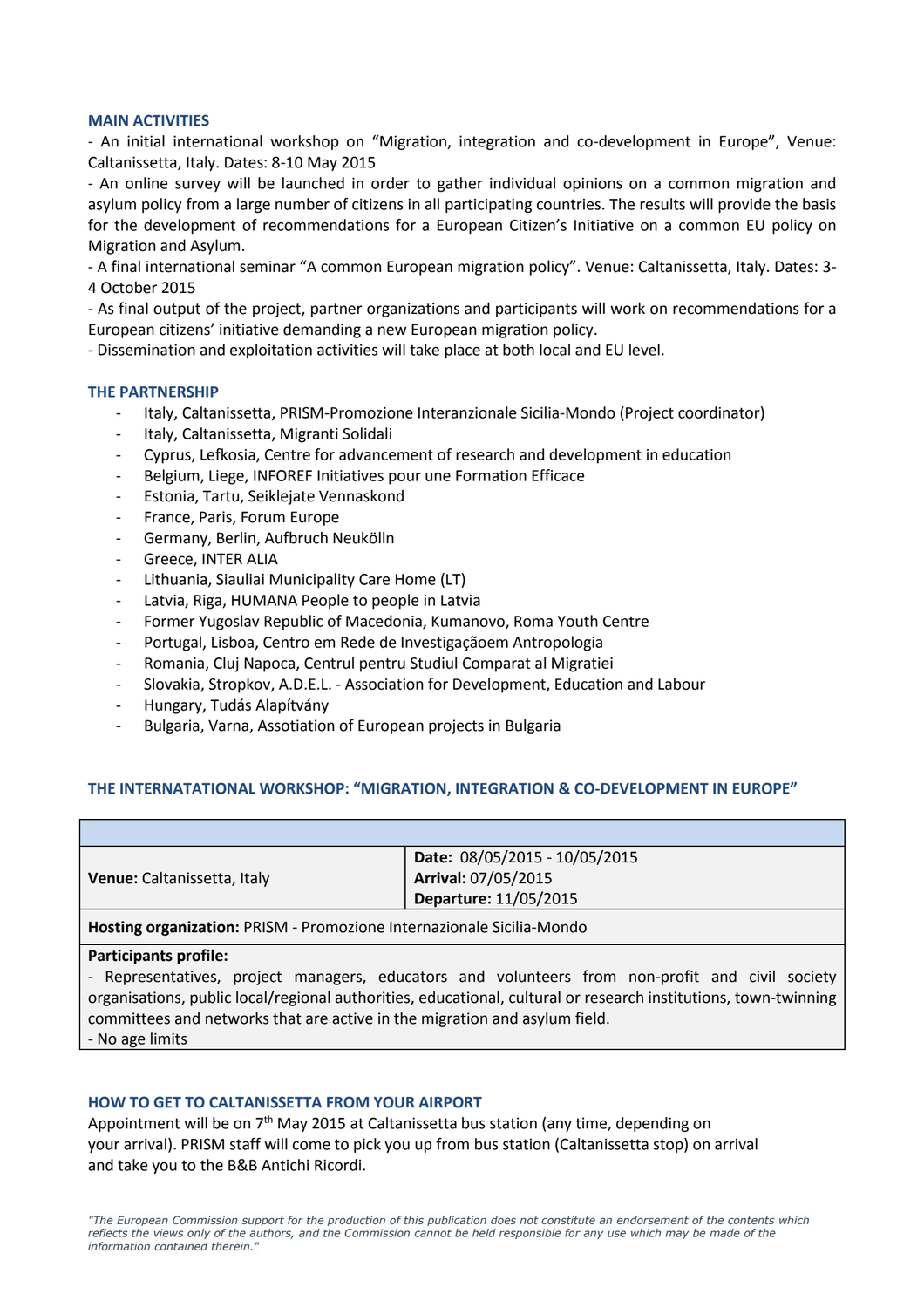Participants should text a mobile message when you arrive in Sicily and get on the bus to Caltanissetta. Our mobile phone is: 0039 3384338670 (Fausto).

Find below all necessary information on how to get to Caltanissetta:

1) ARRIVAL AT CATANIA AIRPORT

- Bus from Catania airport to Caltanissetta:

Just outside the airport of Catania you will find the bus stop for Caltanissetta, the name of the bus company is S.A.I.S. Buses go almost every hour. For more information:

http://www.giamporcaro.it/en

Ticket price: € 10.30, you can purchase your ticket at SAIS desk outside the airport.

2) For people arriving later than h 21.00 at Catania airport or later than h 18.00 at Palermo airport, we will organize a private transfer. On the arrival area, you will find a private driver holding a paper: PRISM. Further details will be communicated before departure with the participants involved.

3) ARRIVAL AT TRAPANI AIPORT

- Bus from Trapani airport to Palermo:

Terravision operate a service between Trapani airport and Palermo centre.

Ticket price:  $\epsilon$  11. For more information refer to:

http://www.terravision.eu/airport\_transfer/bus-trapani-airport-palermo/?noredirect=en\_US

- Train from Palermo to Caltanissetta

Next to the Terravision stop (last stop, Piazza Giulio Cesare), you will find the train station. For more information on departures and prices, refer to:

http://www.trenitalia.com/

PS. Please note that only trains will be available. Due to current problems in the highway, no buses will be available.

|           |                             | <b>Arrival details</b> |                                     |  |  |
|-----------|-----------------------------|------------------------|-------------------------------------|--|--|
| Country   | Name, surname               |                        | How to get to Caltanissetta         |  |  |
| Cyrpus    | <b>Michail Theocharis</b>   | 07/05 CTA - 19.05      | Public bus SAIS                     |  |  |
| Cyprus    | <b>Stergiou Charalambos</b> | 07/05 CTA - 19.05      | Public bus SAIS                     |  |  |
| Belgium   | Julien Keutgen              | 07/05 CTA - 15:10      | Public bus SAIS                     |  |  |
| Portugal  | José Mapril                 | 07/05 CTA - 01.35      | Public bus SAIS                     |  |  |
| Belgium   | Federica De Giorgi          | 07/05 CTA - 15:10      | Public bus SAIS                     |  |  |
| Slovakia  | Veronika Lešková,           | 07/05 TPS - 15:05      | Public bus SAIS                     |  |  |
| Slovakia  | Lucia Matlová               | 07/05 TPS - 15:05      | Public bus SAIS                     |  |  |
| Estonia   | Alice Lõhmus                | 07/05 CTA - 21:30      | Private transfer organized by PRISM |  |  |
| Romania   | Andriana Cosciug            | 06/05 CTA - 13:05      | Public bus SAIS                     |  |  |
| Romania   | Any Alexandra Chiuaru       | 06/05 CTA - 13:05      | Public bus SAIS                     |  |  |
| France    | Barbieri Marzio             | 07/05 CTA - 21:40      | Private transfer organized by PRISM |  |  |
| France    | <b>Dimitrios Rossakis</b>   | 07/05 CTA - 19:35      | Public bus SAIS                     |  |  |
| Germany   | Monika Tils                 | 07/05 CTA - 13:35      | Public bus SAIS                     |  |  |
| Germany   | Angelika Swiderska          | 07/05 CTA - 13:35      | Public bus SAIS                     |  |  |
| Lithuania | Simona Litviniene           | 07/05 CTA - 21.30      | Private transfer organized by PRISM |  |  |
| Lithuania | Danute Akaveckiene          | 07/05 CTA - 21.30      | Private transfer organized by PRISM |  |  |
| Latvia    | Kronberga Baiba             | 07/05 CTA - 21:15      | Private transfer organized by PRISM |  |  |
| Latvia    | M.Mazjane                   | 07/05 CTA - 21:15      | Private transfer organized by PRISM |  |  |
| Macedonia | Anife Sabedinovska          | 06/05 CTA - 21:30      | Private transfer organized by PRISM |  |  |
| Estonia   | Alex Feldmann               | 07/05 CTA - 21:30      | Private transfer organized by PRISM |  |  |
| Greece    | <b>Giorgos Monogioudis</b>  | 07/05 CTA - 18:05      | Public bus SAIS                     |  |  |
| Macedonia | Senad Sakipovski            | 06/05 CTA - 21:30      | Private transfer organized by PRISM |  |  |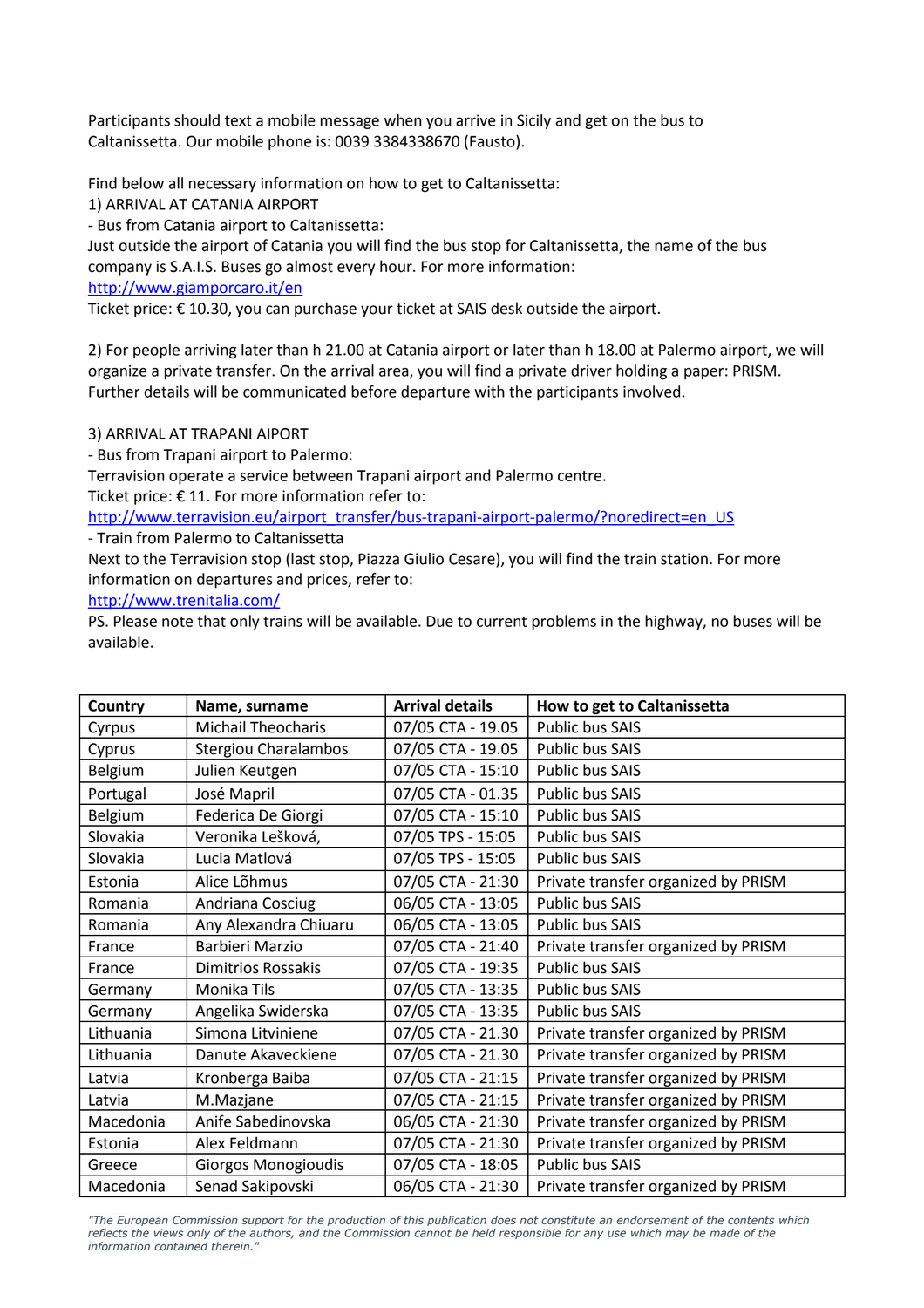| Hungary         | RozaPalotasnePanti                                                                       | 05/05 CTA - 09:10 | Public bus SAIS                     |  |  |
|-----------------|------------------------------------------------------------------------------------------|-------------------|-------------------------------------|--|--|
| Hungary         | Anna Palotas                                                                             | 05/05 CTA - 09:10 | Public bus SAIS                     |  |  |
| <b>Bulgaria</b> | Alexandrova Boyanka                                                                      | 07/05 CTA - 23:00 | Private transfer organized by PRISM |  |  |
| <b>Bulgaria</b> | Ruseva Zvezvedelina                                                                      | 07/05 CTA - 23:00 | Private transfer organized by PRISM |  |  |
| Portugal        | Maria Cristina Santinho                                                                  | 07/05 CTA - 01.35 | Public bus SAIS                     |  |  |
| Italy           | Participants from PRISM, Migranti solidali, Caritas Agrigento & Fondazione Mondoaltro, I |                   |                                     |  |  |
|                 | Girasoli                                                                                 |                   |                                     |  |  |

## **BUDGET FOR TRAVEL COSTS**

| <b>INTERNATIONAL WORKSHOP: MIGRATION, INTEGRATION AND CO-DEVELOPMENT IN EUROPE</b>  |                                             |                                  |                                               |              |  |  |  |
|-------------------------------------------------------------------------------------|---------------------------------------------|----------------------------------|-----------------------------------------------|--------------|--|--|--|
| Name of the organisations involved                                                  | Country                                     | <b>Number of</b><br>participants | <b>Max travel</b><br>costs for<br>participant | <b>Total</b> |  |  |  |
| CENTRE FOR ADVANCEMENT OF<br><b>RESEARCH AND DEVELOPMENT IN</b><br><b>EDUCATION</b> | Cyprus                                      | $\overline{2}$                   | 300                                           | 600          |  |  |  |
| <b>INFOREF Initiatives pour une Formation</b><br>Efficace                           | Belgium                                     | $\overline{2}$                   | 300                                           | 600          |  |  |  |
| SEIKLEJATE VENNASKOND                                                               | Estonia                                     | $\overline{2}$                   | 300                                           | 600          |  |  |  |
| <b>FORUM EUROPE</b>                                                                 | France                                      | $\overline{2}$                   | 300                                           | 600          |  |  |  |
| AufbruchNeukölln                                                                    | Germany                                     | $\overline{2}$                   | 300                                           | 600          |  |  |  |
| Hellenic Regional Development Center                                                | Greece                                      | $\overline{2}$                   | 300                                           | 600          |  |  |  |
| VolkshochschuleOberösterreich                                                       | Austria                                     | $\overline{2}$                   | 300                                           | 600          |  |  |  |
| HUMANA PEOPLE TO PEOPLE IN LATVIA                                                   | Latvia                                      | $\overline{2}$                   | 300                                           | 600          |  |  |  |
| <b>Roma Youth Centre</b>                                                            | Former Yugoslav<br>Republic of<br>Macedonia | $\overline{2}$                   | 300                                           | 600          |  |  |  |
| Centro em Rede de Investigaçãoem<br>Antropologia                                    | Portugal                                    | $\overline{2}$                   | 300                                           | 600          |  |  |  |
| CentrulpentruStudiulComparat al<br>Migratiei                                        | Romania                                     | $\overline{2}$                   | 300                                           | 600          |  |  |  |
| A.D.E.L. - Association for Development,<br><b>Education and Labour</b>              | Slovakia                                    | $\overline{2}$                   | 300                                           | 600          |  |  |  |
| TudásAlapítvány                                                                     | Hungary                                     | $\overline{2}$                   | 300                                           | 600          |  |  |  |
| Assotiation of European projects in<br><b>Bulgaria</b>                              | <b>Bulgaria</b>                             | $\overline{2}$                   | 300                                           | 600          |  |  |  |

## **REIMBURSEMENT OF TRAVEL TICKETS**

Participants travel costs should fits into the budget as indicated in the table below. Possible extra costs overcoming the budget limits should be covered by the participants themselves or by the partner organizations.

Reimbursement will be made via participants' organizations bank account upon full attendance of the workshop and only after receiving the participants' original travel tickets, as follows:

- Flight reservation
- Invoice by travel agency (if any) + proof of payment (bank transfer)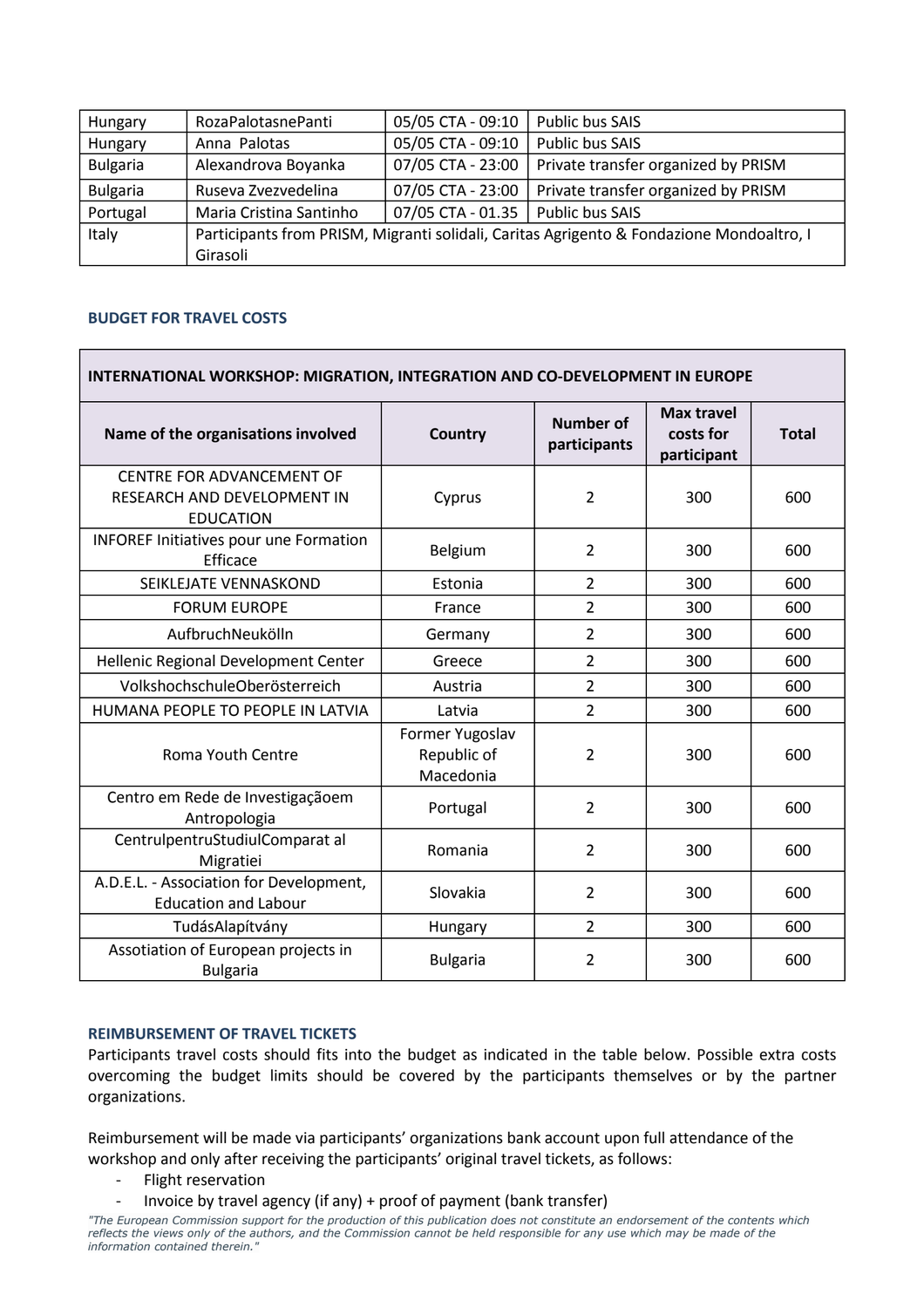- Original boarding passes or on-line boarding passes (in case of check in on-line)
- All original tickets of bus and/or train (if any)
- Proof of payment (copy of a bank transfer attesting the tickets).
- Copy of ID/passport.

Please note if you bought your ticket in your local currency which might be different than EURO, we will calculate your travel costs according to the exchange rates from official European Commission web-site for the month of ticket purchase:

http://ec.europa.eu/budget/inforeuro/index.cfm?Language=en

It is compulsory to use only public transports. Private transfer (such us taxi or private drivers) will not be included in the travel costs calculations, unless they are specifically needed and authorized in advance by PRISM.

## **ACTIVITY PROGRAMME**

Refer to the activity programme attached.

## **PREPARATION WORK TO BE DONE BY PARTICIPANTS BEFORE DEPARTURE**

Each national group is invited to take active part to the workshop during the "Forum space: scenarios and experiences in each participating country" by:

- **B** Brief introduction of the situation inside the country/region referring to immigration and asylum, specific national laws, reception systems, projects and specific initiatives to promote integration and good practices that have been implemented ( max 10 min per org)
- Brief description of the organization ( max 5 min per org)  $\mathbb{R}^2$

## **ACCOMMODATION: B&B ANTICHI RICORDI**

All participants will be hosted at the "Antichi Ricordi" B&B, in mini-suites equipped with Wi-Fi and kitchen. Participants will be assigned to their rooms on arrival.



**Bed & Breakfast AntichiRicordi**  Via Villaglori n.45 93100 Caltanissetta www.antichiricordi.com info@antichiricordi.com tel/fax +39.0934541197 cell.+39.3384910905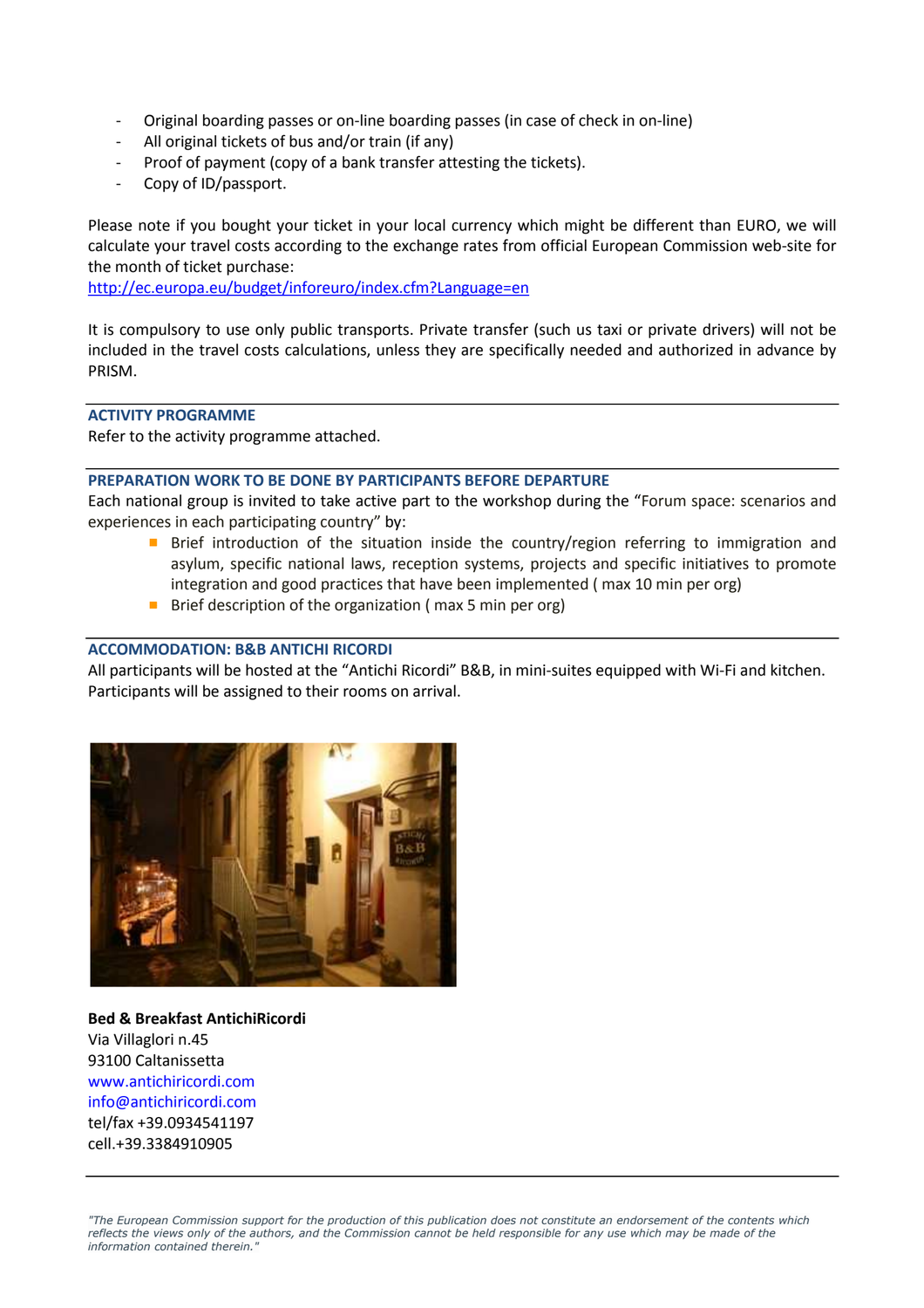## **MEALS**

Lunch and dinner will be fully covered and offered in different restaurants in the downtown. A list of restaurants will be given to all participants on arrival.

## **SICILIY & CALTANISSETTA**



Read more about Sicily: http://www.italia.it/en/discover-italy/sicily.html

http://www.lonelyplanet.com/italy/sicily

Read more about Caltanissetta:

http://www.italia.it/en/discover-italy/sicily/caltanissetta.html http://www.caltanissettaturismo.it/en.html

An interesting documentary on Sicily seen from the sky (only in Italian language): https://www.youtube.com/watch?v=G6AFkRGjTBA

In May the weather is generally cool, with temperatures hovering between 15-25 degrees. We hope to enjoy sunny and mild days.

## **THE EUROPEAN HEALTH INSURANCE CARD**

Though not compulsory, we recommend all participants to issue by themselves a European Health Insurance Card.

What is the European Health Insurance Card? A free card that gives you access to medically necessary, state-provided healthcare during a temporary stay in any of the 28 EU countries, Iceland, Lichtenstein, Norway and Switzerland, under the same conditions and at the same cost (free in some countries) as people insured in that country.

Cards are issued by your national health insurance provider: http://ec.europa.eu/social/main.jsp?catId=563&langId=en#nationalinfo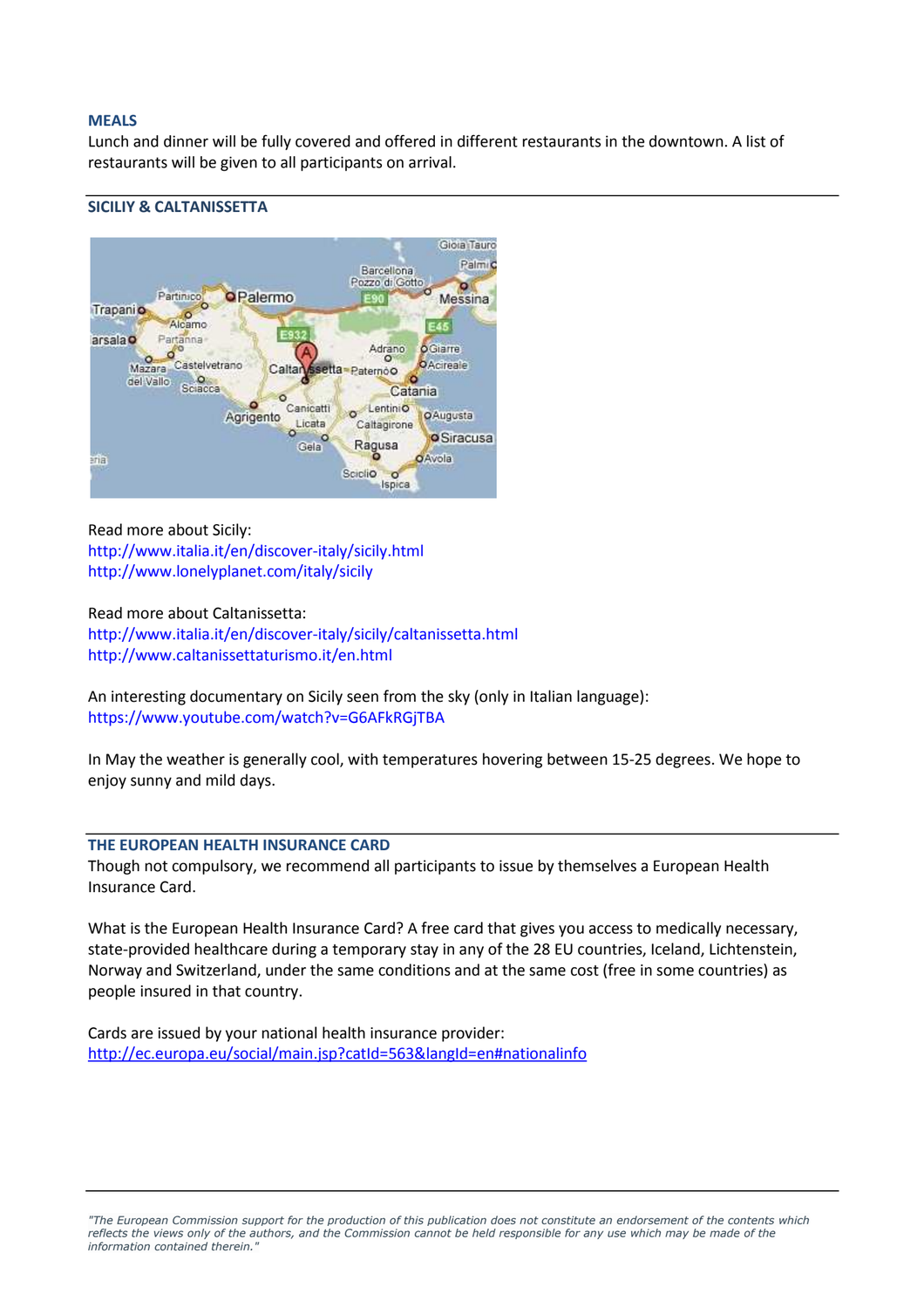

We have set up the Facebook page "Migrations, Integration and Co-Development in Europe". It is an open page where you can share thoughts, opinions, experiences, ideas, questions, articles, updates, websites links and a wide variety of information on migrations and asylum seekers policies and issues in Europe.

You can invite your friends to like the page, join the network and contribute to exchange of information!

In order to make the Facebook page more interactive, we are going to assign the role of "editor" to both partner coordinators and participants. People interested to get the role of "editor" should write their Facebook details/profile to the Communication Manager:

Claudia, claudia@bootstraplab.it

Join the and take part actively: https://www.facebook.com/pages/Migrations-Integration-and-Co-Development-in-Europe/1562065757408388?sk=photos\_stream

## **THE ON-LINE SURVEY**

Following our preparatory Skype meetings, we are pleased to inform you that we have launched the SURVEY ABOUT EU POLICY ON MIGRATION AND ASYLUM!

When engaging to an audience on your social media channel, we suggest you to use the following introduction, followed by the link to the survey page, as such:

## *A SURVEY ABOUT EU POLICY ON MIGRATION AND ASYLUM!*

"The purpose of this survey is to gauge public opinion of European Citizens on current challenges, strategic priorities & key actions for the development of a common EU Policy in the areas of asylum and migration. Another aim is to understand perceptions and attitudes of citizens towards migrants, immigrants and refugees and towards various migration policy options, and to understand the awareness and knowledge about the phenomenon and the "new multicultural scenario". The survey is conducted in the frame of the project "Migrations, Integration and Co-Development in Europe" co-funded by the Europe for Citizens Program of the European Union.

http://goo.gl/forms/e6agQJN7yn

For information and details concerning the survey and how to spread it, refer to the "Survey guidelines" attached.

We greatly appreciate the support!